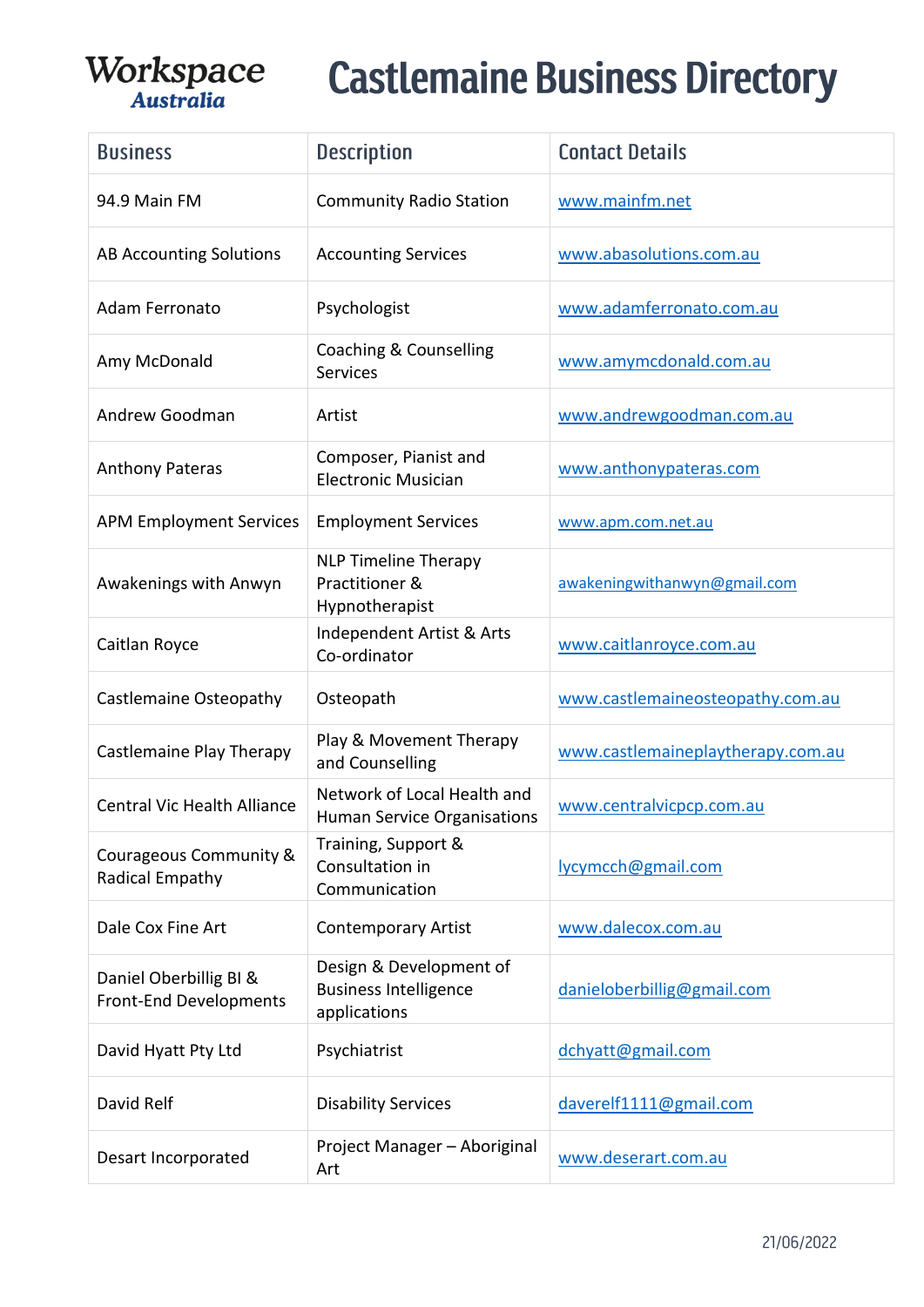| Dimpex                                                      | <b>Chocolate Wholesaler</b>                                                  | Info@dimpex.com.au               |
|-------------------------------------------------------------|------------------------------------------------------------------------------|----------------------------------|
| dkom                                                        | <b>Computer and Mobile</b><br>Devices Setup and Support                      | www.dkom.com.au                  |
| Domani Madigan<br>Freelance                                 | Copywriting, Marketing,<br>Editing, Research                                 | www.domanimadigan/Linkedin       |
| Dr Karin Lindgaard                                          | <b>Biodynamic Craniosacral</b><br>Therapy & Philosophy<br>Writing            | www.embodimenttherapy.com.au     |
| Evolve Yoga                                                 | Yoga Psychology                                                              | www.evolveyogapsychology.com.au  |
| <b>Fair Share Fare</b>                                      | Artist, Researcher, Facilitator<br>& Educator                                | www.fairsharefare.com            |
| Firebean Organic Coffee                                     | Coffee Bean Roaster                                                          | www.firebeancoffee.com           |
| <b>GARUWA</b>                                               | <b>Media Production</b>                                                      | www.garuwa.com                   |
| Geeza & Co                                                  | Sourdough Breads, Donuts,<br>Preserves, Jams,<br>Viennoiserie, Cakes & Tarts | geeza.and.co@gmail.com           |
| Goldfields Lymphoedema<br>Clinic                            | Lymphoedema Clinic                                                           | www.glclinic.com.au              |
| <b>Grant's Environmental</b><br><b>Sustainable Services</b> | <b>Environmental Consultancy</b>                                             | billgrant@bigpond.com            |
| Greg Waddell                                                | <b>Environmental Consultancy</b>                                             | wadzee@wadzee.com.au             |
| H.A.L.T.                                                    | Non-Profit Organisation                                                      | www.halt.org.au                  |
| Halford St Psycho &<br>Counselling                          | Psychotherapy & Counselling                                                  | jswpsychotherapy@gmail.com       |
| Heidi Romano                                                | <b>Graphic Design</b>                                                        | www.heidiromano.com              |
| Helena Read Remedial<br>Massage                             | <b>Remedial Massage</b>                                                      | www.helenaread.com               |
| Honey to Heart                                              | <b>Skin Care Products</b>                                                    | www.honeytoheart.biz             |
| <b>Industrial Sewing</b><br>Workshop                        | Sewing Workshop                                                              | www.industrialsewingworkshop.com |
| Jahnne Pasco-White                                          | <b>Abstract Painting</b>                                                     | www.jahnepascowhite.com          |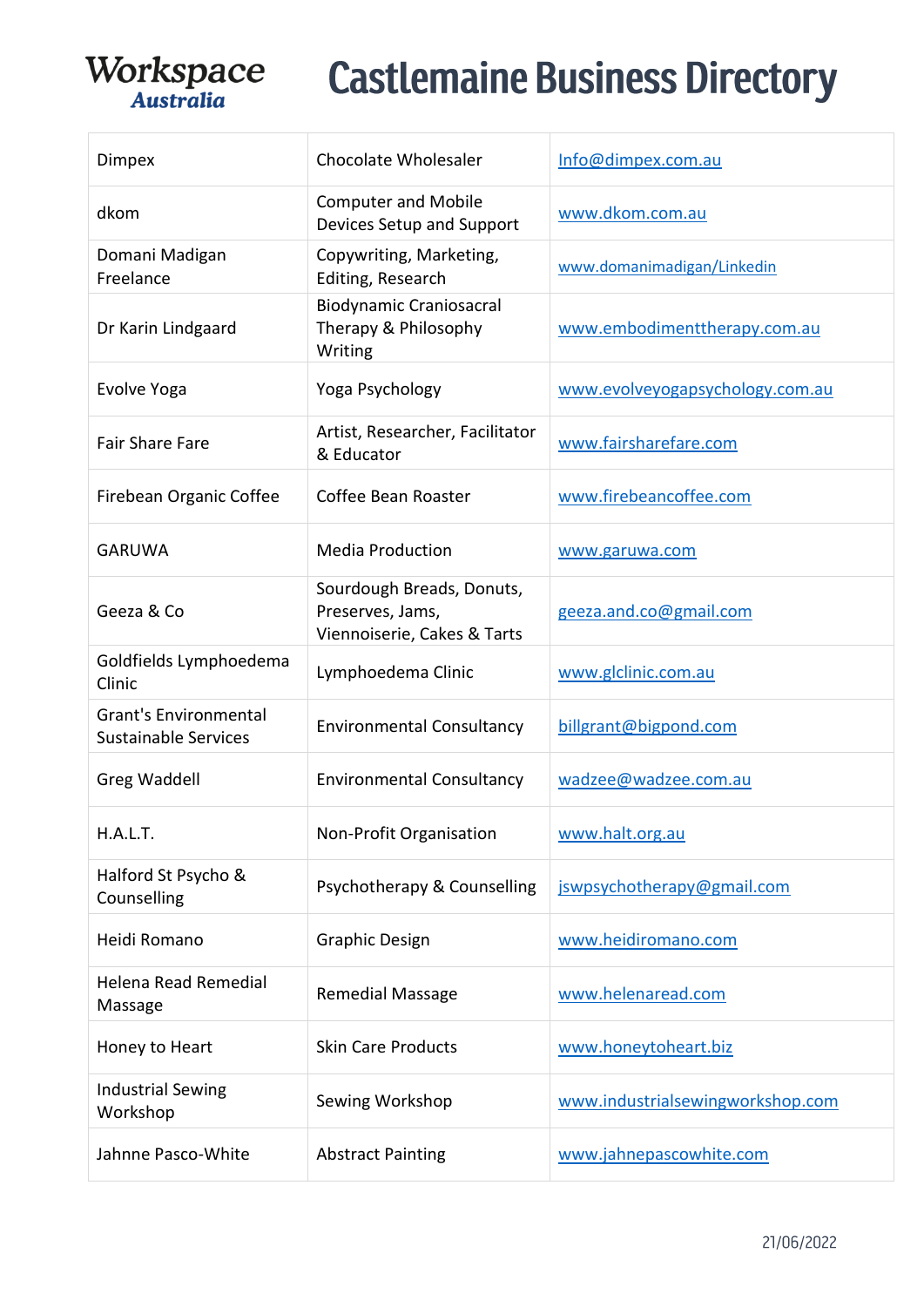| Jez Forbes - Artist                        | Painter & Photographer                                          | jeremy@halt.org.au            |
|--------------------------------------------|-----------------------------------------------------------------|-------------------------------|
| <b>Judith Anderson</b>                     | Program Administration                                          | hq@punctum.com.au             |
| Kasu Emporium                              | Fair Trade & Homemade<br>Products                               | www.kasuemporium.com.au       |
| Kate Just Visual Artist                    | <b>Visual Artist</b>                                            | www.katejust.com              |
| Kelly & Rose                               | <b>Publishing Consultancy</b>                                   | www.kellyandrose.com.au       |
| Leisa Barber                               | Osteopath & Psychology<br><b>Treatments</b>                     | Leisabarber91@gmail.com       |
| Luna Health                                | Acupuncture & Chinese<br><b>Herbal Medicine Clinic</b>          | www.lunahealth.com.au         |
| Maria Chalke Counselling<br>& EMDR Therapy | Counselling & EMDR Therapy                                      | Maria.chalke60@gmail.com      |
| Martin John Lee                            | <b>Visual Artist</b>                                            | www.martinjohnlee.com         |
| Matthew Bishop                             | Counselling & Psychotherapy                                     | www.mathewbishop.com.au       |
| <b>Matthew Nieman</b>                      | Corporate Investigation<br><b>Services</b>                      | benetam@yahoo.com             |
| me-mi Time Massage                         | <b>Relaxation Massage</b>                                       | www.me-mitime.com             |
| Mezzart                                    | Oil Painting                                                    | mthassall00@gmail.com         |
| Nicholas McHugh                            | Artist                                                          | Nicholasmchugh73@yahoo.com.au |
| North Central LLEN -<br>Youth Take Over    | <b>Employment Program for</b><br>Young People                   | www.ncllen.org.au/yto.html    |
| Nutfusion                                  | <b>Manufacturing of Nut Pastes</b><br>& Associated Nut Products | www.nutfusion.com.au          |
| Organic Mechanic<br>Osteopathy             | Osteopath                                                       | www.organicmechanicosteo.com  |
| <b>Peddling Pastry</b>                     | Pastry Kitchen                                                  | www.peddlingpastry.com.au     |
| Pud for all Seasons                        | <b>Traditional &amp; Gourmet</b><br>Puddings                    | www.pudforallseasons.com.au   |